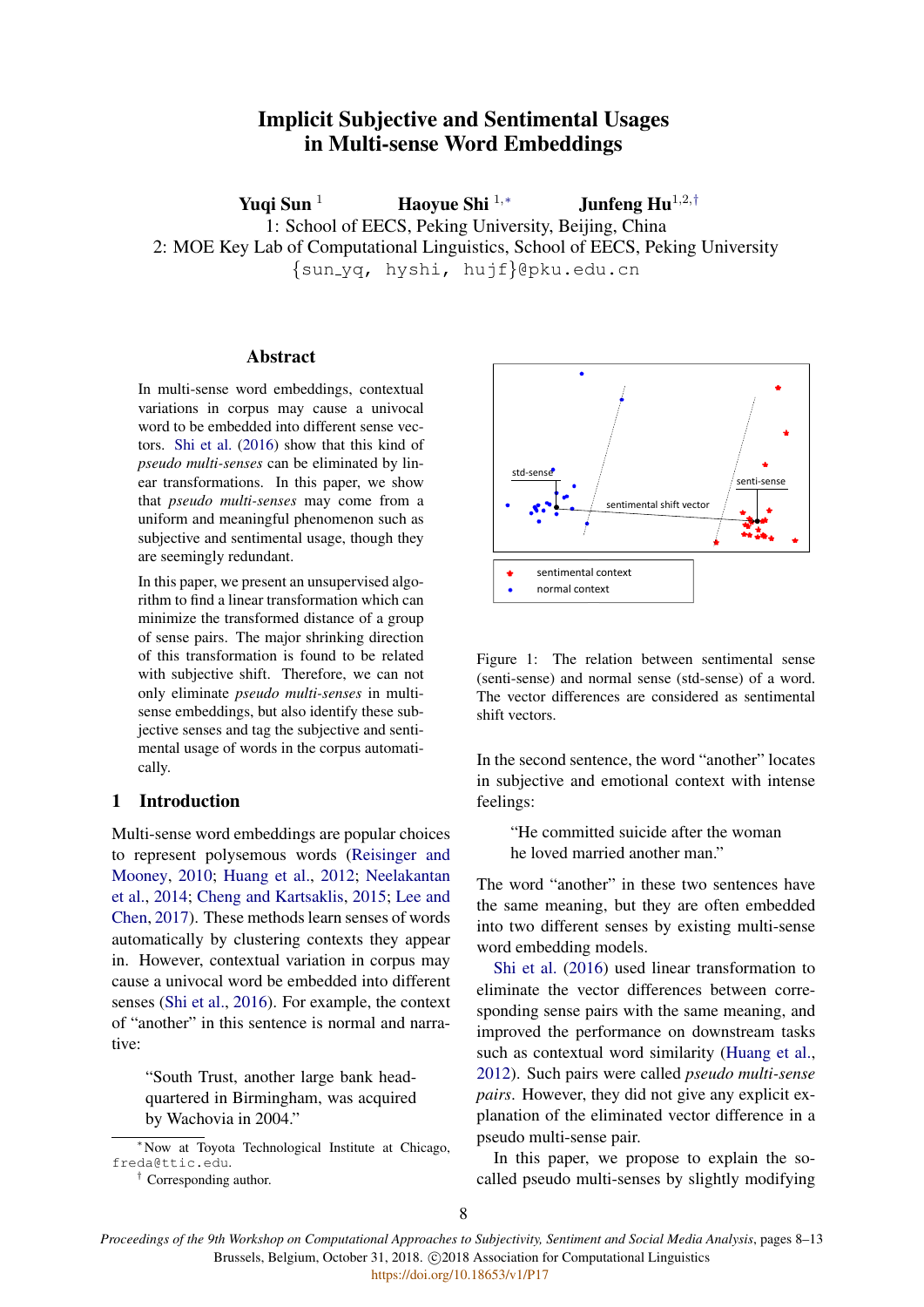the linear transformation proposed by [Shi et al.](#page-5-0) [\(2016\)](#page-5-0). We find that a large number of pseudo multi-senses can be viewed as pairs of i) a normal sense and ii) a subjective or sentimental sense. In addition, as shown in Figure [1,](#page-0-0) a group of words may have similar normal-subjective/sentimental difference vector, indicating subjectivity and sentiment are general sources of pseudo multi-senses.

In the first step of our approach, we identify the multi-sense pairs that are generated by an uniform contextual variation. Then we regress a linear transformation which can minimize the average Euclidean distance between two opposite groups in embedding space. We analyze the major shrinking directions in the embedding space *w.r.t.* the linear transformation, and find it consistent that one of such directions is relevant to subjective and sentimental usage.

The motivation of our approach is that a group of pseudo multi-senses is often generated systematically, *i.e.*, pseudo multi-senses in the same group come from the same reason. Therefore, a linear transformation that eliminate the shift and minimize distance between senses may reflect a salient language phenomenon. In addition to giving explicit explanation to pseudo multi-senses, experimental results also show that our approach can contribute to some NLP tasks such as subjective and sentimental analysis.

In Section [2,](#page-1-0) we introduce some related work. In Section [3,](#page-1-1) we present a method to mine a linear transformation that eliminates *semantic shift* generating *'pseudo multi-senses'*. In Section [4,](#page-2-0) we analyze the language phenomenon represented and eliminated by that linear transformation, namely subjective and sentimental usage, and do some evaluations on the subjective shift. Finally in Section [6](#page-4-5) we draw conclusions and propose future work left to be done.

# <span id="page-1-0"></span>2 Related Work

Subjectivity and sentiment analysis have been investigated by many researches with different methods[\(Turney,](#page-5-1) [2002;](#page-5-1) [Wiebe,](#page-5-2) [2000;](#page-5-2) [Pang and](#page-4-6) [Lee,](#page-4-6) [2004,](#page-4-6) [2008;](#page-4-7) [Liu,](#page-4-8) [2010;](#page-4-8) [Cambria et al.,](#page-4-9) [2013;](#page-4-9) [Maas et al.,](#page-4-10) [2011;](#page-4-10) [Lin and He,](#page-4-11) [2009;](#page-4-11) [Abdul-](#page-4-12)[Mageed et al.,](#page-4-12) [2014;](#page-4-12) [Dasgupta and Ng,](#page-4-13) [2009;](#page-4-13) [Pak](#page-4-14) [and Paroubek,](#page-4-14) [2010\)](#page-4-14). Many works contribute to language resources for subjectivity and sentimental analysis. [\(Baccianella et al.,](#page-4-15) [2010\)](#page-4-15) Recent works also provide many training methods to per-

fect the language models' performance on benchmark datasets [\(Kouloumpis et al.,](#page-4-16) [2011;](#page-4-16) [Maas](#page-4-10) [et al.,](#page-4-10) [2011;](#page-4-10) [Taboada et al.,](#page-5-3) [2011;](#page-5-3) [Wang and Man](#page-5-4)[ning,](#page-5-4) [2012;](#page-5-4) [Labutov and Lipson,](#page-4-17) [2013;](#page-4-17) [Lan et al.,](#page-4-18) [2016;](#page-4-18) [Ren et al.,](#page-5-5) [2016;](#page-5-5) [Tang et al.,](#page-5-6) [2016\)](#page-5-6). Our work provides a unsupervised method of subjectivity analysis based on multi-sense word embedding.

Multi-sense word embedding is also a popular way to represent polysemous words[\(Reisinger and](#page-4-0) [Mooney,](#page-4-0) [2010;](#page-4-0) [Huang et al.,](#page-4-1) [2012;](#page-4-1) [Neelakantan](#page-4-2) [et al.,](#page-4-2) [2014;](#page-4-2) [Guo et al.,](#page-4-19) [2014;](#page-4-19) [Li and Jurafsky,](#page-4-20) [2015;](#page-4-20) [Iacobacci et al.,](#page-4-21) [2015;](#page-4-21) [Cheng and Kartsak](#page-4-3)[lis,](#page-4-3) [2015;](#page-4-3) [Lee and Chen,](#page-4-4) [2017\)](#page-4-4). However, these method using contextual difference for sense clustering to decide senses are so sensitive to contextual variation and usage of word, therefore may embed a single sense into several vectors. We aim to mine such contextual variations. While supervised methods rely on external knowledge with manually definition of senses[\(Chen et al.,](#page-4-22) [2014;](#page-4-22) [Cao et al.,](#page-4-23) [2017\)](#page-4-23).

Singular value decomposition is used on latent semantic indexing by factorizing a termdocument matrix and constructing a "semantic space"[\(Deerwester et al.,](#page-4-24) [1990\)](#page-4-24). We use a similar approach to extract language phenomena we mine.

## <span id="page-1-1"></span>3 Methodology

The general framework of our method includes the following four steps:

1. We start with random selected "pseudo multisenses" as initial seeds, training a linear transformation to minimize transformed distance of these sense pairs.

Let M denote the transformation matrix and  $(x, y)$  denote a vector pair of pseudo multisense. Define the set of pairs sharing a uniform *semantic shift* as P. Ideally, we expect  $M$  to transform  $x$  closer to  $y$  and keep  $y$  unmoved for all  $(x, y) \in P$ . Therefore we derive the following loss function:

$$
\mathcal{L}(\boldsymbol{M})=\sum_{(\boldsymbol{x},\boldsymbol{y})\in \mathbf{P}} \lVert \boldsymbol{M}\boldsymbol{x}-\boldsymbol{y}\rVert_2^2+\lVert \boldsymbol{M}\boldsymbol{y}-\boldsymbol{y}\rVert_2^2
$$

2. Update pseudo multi-senses iteratively *w.r.t.* the loss function.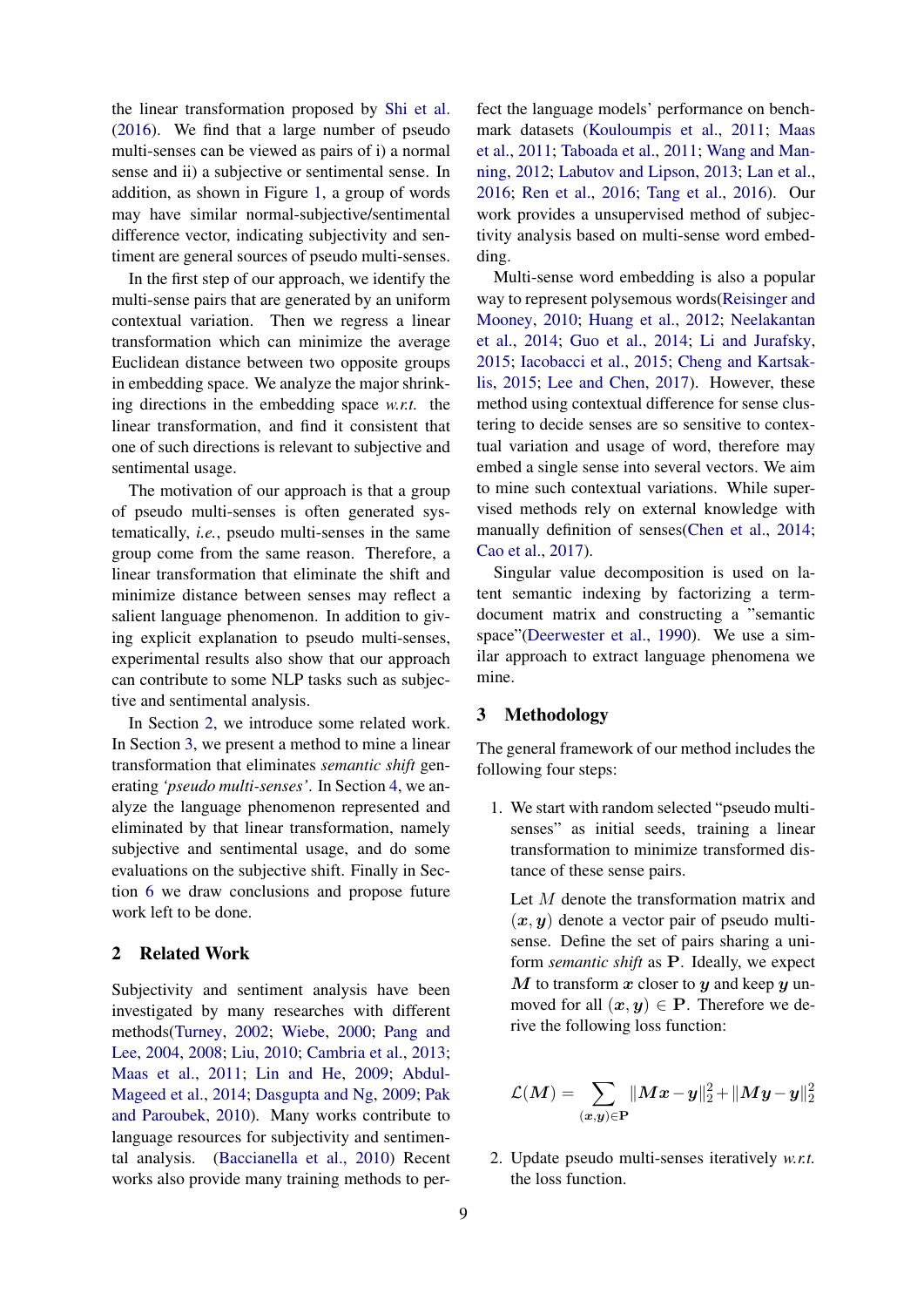According to the hypothesis that a systematical contextual variation may generate a group of pseudo multi-senses, the linear transformation that eliminate this variation can be used to pick out most typical pseudo multisenses. We define *shrinking rate*, which reveals the degree of a pair of senses being combined by transformation M:

$$
\rho_{\bm{M}}(\bm{x}, \bm{y}) = \frac{\|\bm{Mx} - \bm{My}\|_2}{\|\bm{x} - \bm{y}\|_2} \qquad (1)
$$

The smaller  $\rho_M(x, y)$  is, the more likely  $(x, y)$  are generated by this contextual variation. Thus we optimize the set of pseudo multi-senses, and use it to retrain transformation matrix. This algorithm can eventually converge to an optimal solution.

3. Extract eigen-directions of linear transformation  $M$  with a singular value decomposition algorithm.

The major shrinking directions are semantic directions shrunk and eliminated by the linear transformation. If there exists an obvious explanation of such directions, they can be viewed as the representative directions for specific language phenomena (*e.g.*, subjective or sentimental usage) in the embedding space.

4. Observe KNN of major shrinking directional vectors so as to reveal the language phenomena corresponding to contextual variations.

The pseudo code of this procedure is shown in Algorithm [1.](#page-2-1)

# <span id="page-2-0"></span>4 Intuitive Results

Our experiments are based on the multi-sense skip-gram(MSSG) model [\(Neelakantan et al.,](#page-4-2) [2014\)](#page-4-2) and Wikipedia Corpus, training a 50 dimensional multi-sense embedding space.

With this method, we train a linear transformation with random seeds. Results show that transformation will converge to a stable point, which verifies the existence of systematical contextual variation in corpus.

Furthermore, to understand the language phenomena that generate *'pseudo' mutli-senses*, we observe nearest neighbours of eigen-directional vectors. We find each eigen-direction is meaningful. The eigenvalues of these eigen-directions are Algorithm 1 Train a transformation matrix.

- **Require:** The multi-sense embedding space  $\overline{V}$ : Set of random selected sense pairs,  $S_0$ ; Loss function,  $\mathcal{L}(\mathbf{M})$ ; Shrinking rate function  $\rho_M(x, y)$ ; Size of word set k.
- Ensure: Transformation matrix, M;
	- Set of candidate sense pairs, S
	- 1: Initialize S with  $S_0$
- 2: while not converged do
- 3: Train transformation matrix  $M$  by minimizing  $\mathcal{L}(M)$  using gradient descent algorithm
- 4: Choose the k-most shrunk pairs as S
- 5: end while
- 6: return $M, S$

<span id="page-2-1"></span>

| subj-vec's KNN | feelings, song, strange, love, every- |
|----------------|---------------------------------------|
|                | thing, emotional, never, something,   |
|                | girlfriend, always, eyes, smell, dia- |
|                | logue, smile, really, movie, sounds,  |
|                | things, sexual, mind, script          |
| Reversed subj- | regional, administrative, township,   |
| vec's KNN      | located, racial, lies, avenue, vir-   |
|                | ginia, approximately, historic, reg-  |
|                | ister, pennsylvania, municipality,    |
|                | served, delaware, situated, politi-   |
|                | cian, operates, terminus, unincor-    |
|                | porated                               |

<span id="page-2-2"></span>Table 1: Top 20 KNN for *subj-vec* are shown in '*subjvec*'s KNN'. Top 20 KNN for reversed *subj-vec* are shown in 'Reversed *subj-vec*'s KNN'.

expansion multipliers of these dimensions. Therefore the eigen-direction with smallest eigenvalue represents the most salient language phenomenon. Interestingly, nearest neighbours are words about sentiments and emotions. Under our observation, this major shrinking directional vector is likely to be the vector representing subjective usage. We denote this vector as *subj-vec*. The KNN of *subjvec* is shown in Table [1.](#page-2-2)

Therefore we found that the subjective usage of words is a salient language phenomenon in multisense embedding space. Interestingly, we also observe that the reversed direction of *subj-vec* is related to some regional and political topics, which is matched with human intuition.

# 5 Evaluations

# 5.1 Sentence Classification

We take subjectivity and sentiment analysis tasks to evaluate the function of *subj-vec*.

We take two text classification tasks: SUBJ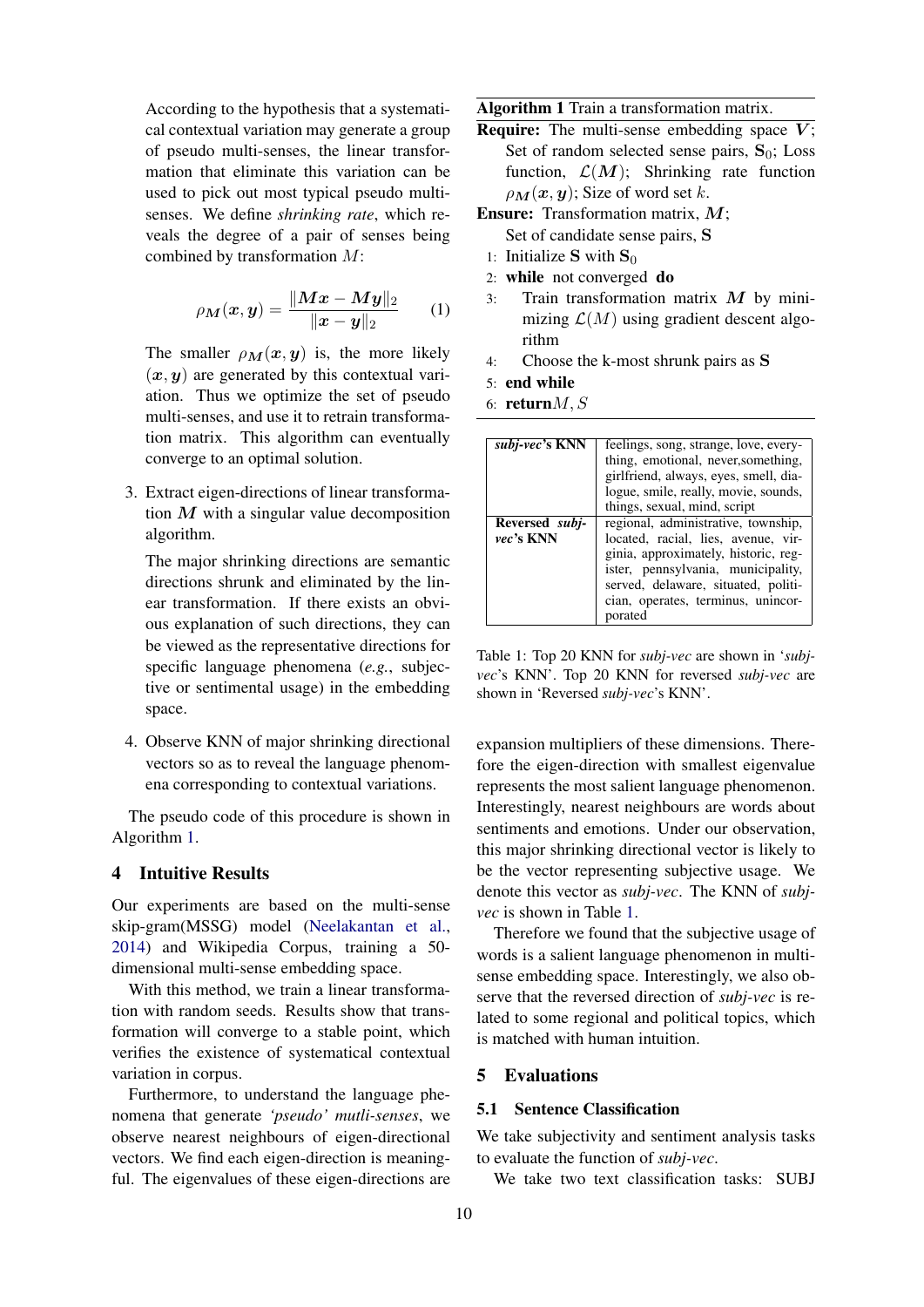[\(Pang and Lee,](#page-4-6) [2004\)](#page-4-6), a subjectivity status detection task and MPQA [\(Wiebe et al.,](#page-5-7) [2005\)](#page-5-7), an opinion polarity classification task. We use the LR(logistic regression) classifier and sentence level features to do the classification tasks. We use word/sense embedding as encoder, and decide the sense of every instance by Equatio[n2](#page-3-0) .

$$
Sense(C(w)) = \underset{sense}{\text{arg max}} \cos(V_{context}, V_{sense})
$$
\n(2)

We express the sentence-level features with contextual vector, denoted as *context-vec*, which is the sum of sense embeddings in a sentence. We provide four groups of evaluation results with different encoders:

1. *context-vec* with original embeddings.

2. *context-vec* with the embedding space whose subjective direction is stretched. We stretch subjective direction by Equation [3,](#page-3-1) in which embedding of a sense s is denoted as  $v(s)$ , and embedding in the stretched space is denoted as  $v'(s)$ .

$$
v'(s) = v(s) + v(s) \cdot \textit{subj-vec} * \textit{subj-vec} \quad (3)
$$

In Equation [3,](#page-3-1) *subj-vec* is the directional vector of subjective usage. Each embedding is added by a bias in subjective direction.

<span id="page-3-2"></span>3. *context-vec* with the embedding space whose subjective direction is eliminated by Equation [4.](#page-3-2)

$$
v'(s) = v(s) - v(s) \cdot \textit{subj-vec} * \textit{subj-vec} \quad (4)
$$

4. *context-vec* + *context-vec* · *subj-vec* ∗ *subjvec*. We extract information about subjective usage by combining *context-vec* and the dot product of *context-vec* and *subj-vec* of every sentence.

The results are shown in Table [2.](#page-3-3)

Obviously subjective direction of embedding space improves its performance on subjective and sentimental analysis. Such improvement doesn't appear on single-sense embeddings. Meanwhile eliminating subjective direction worsen the performances on every listed tasks.

[Li and Jurafsky](#page-4-20) [\(2015\)](#page-4-20) argued that multi-senses word embedding does not outperform single-sense word embedding in several language tasks. In fact, we found by add features on the sentimental dimension, multi-sense embeddings can achieve better performance on subjectivity and sentimental analysis tasks.

| <b>Sense Space</b> | SUBJ-multi        | <b>SUBJ-single</b> |
|--------------------|-------------------|--------------------|
| Original Space     | 88.36             | 88.73              |
| Subj-Stretched     | 88.39             | 88.72              |
| Subj-Eliminated    | 87.22             | 88.35              |
| Context + Subi     | 88.4              | 88.73              |
| <b>Sense Space</b> | <b>MPOA-multi</b> | <b>MPOA-single</b> |
| Original Space     | 82.05             | 82.73              |
|                    |                   |                    |
| Subj-Stretched     | 82.07             | 82.23              |
| Subj-Eliminated    | 81.79             | 82.13              |

<span id="page-3-3"></span><span id="page-3-0"></span>Table 2: The performance of the original MSSG50D on Wiki Corpus embeddings(Original Space), the sentimental-stretched space('Subj-stretched'), the sentimental-eliminated space('Subj-eliminated') and the original contextual vector in combination with its projection on sentimental direction('Context + Subj') on text classification tests including MPQA [\(Wiebe](#page-5-7) [et al.,](#page-5-7) [2005\)](#page-5-7), an opinion polarity classification task, and SUBJ [\(Pang and Lee,](#page-4-6) [2004\)](#page-4-6), a subjectivity status detection task. We use equation [2](#page-3-0) to decide the sense of every instance.

<span id="page-3-1"></span>

| words        | <b>KNN</b>                                      |
|--------------|-------------------------------------------------|
| science      | astronomy, psychology, librarianship,           |
|              | research, anthropology, sciences,               |
|              | parapsychology, literature                      |
| $+subj-vec$  | science, literature, journalism, para-          |
|              | psychology, photography, filmmak-               |
|              | <b>ing</b> , literary, <b>graphic</b> , writing |
| fight        | fights, duel, fighting, confrontation,          |
|              | battling, surprise, revenge, vengeance,         |
|              | foe                                             |
| $+$ subj-vec | <b>revenge</b> , fights, confrontation,         |
|              | vengeance, <b>furious</b> , grodd, surprise,    |
|              | vicious, infuriated                             |
| rich         | cultivated, lush, cultivating, shady,           |
|              | landscapes, growing, alfalfa, abun-             |
|              | dance, herb, landscape                          |
| $+$ subj-vec | delight, shady, good, riches, im-               |
|              | mensely, arth, charm, curious, little-          |
|              | known, wonderful                                |
| country      | nation, scandinavia, europe, america,           |
|              | countries, turkey, uk, sweden, interna-         |
|              | tionally, ireland                               |
| $+subj-vec$  | nation, clubbers, welcome, coming,              |
|              | enjoying, mam, wigwam, pride, eu-               |
|              | rope, americ                                    |

<span id="page-3-4"></span>Table 3: KNN for words before and after adding a subjective bias.

#### 5.2 Analogies

Moreover, since *subj-vec* represents subjective usage, we add it to some embeddings in multi-sense embedding space to observe the effect of *subj-vec* on semantic shift. Table [3](#page-3-4) illustrates the KNN for the original words and the words with a subjective bias. The table shows that by adding subjective *subj-vec*, the subjective and sentimental properties for words are changed. In general, more emotional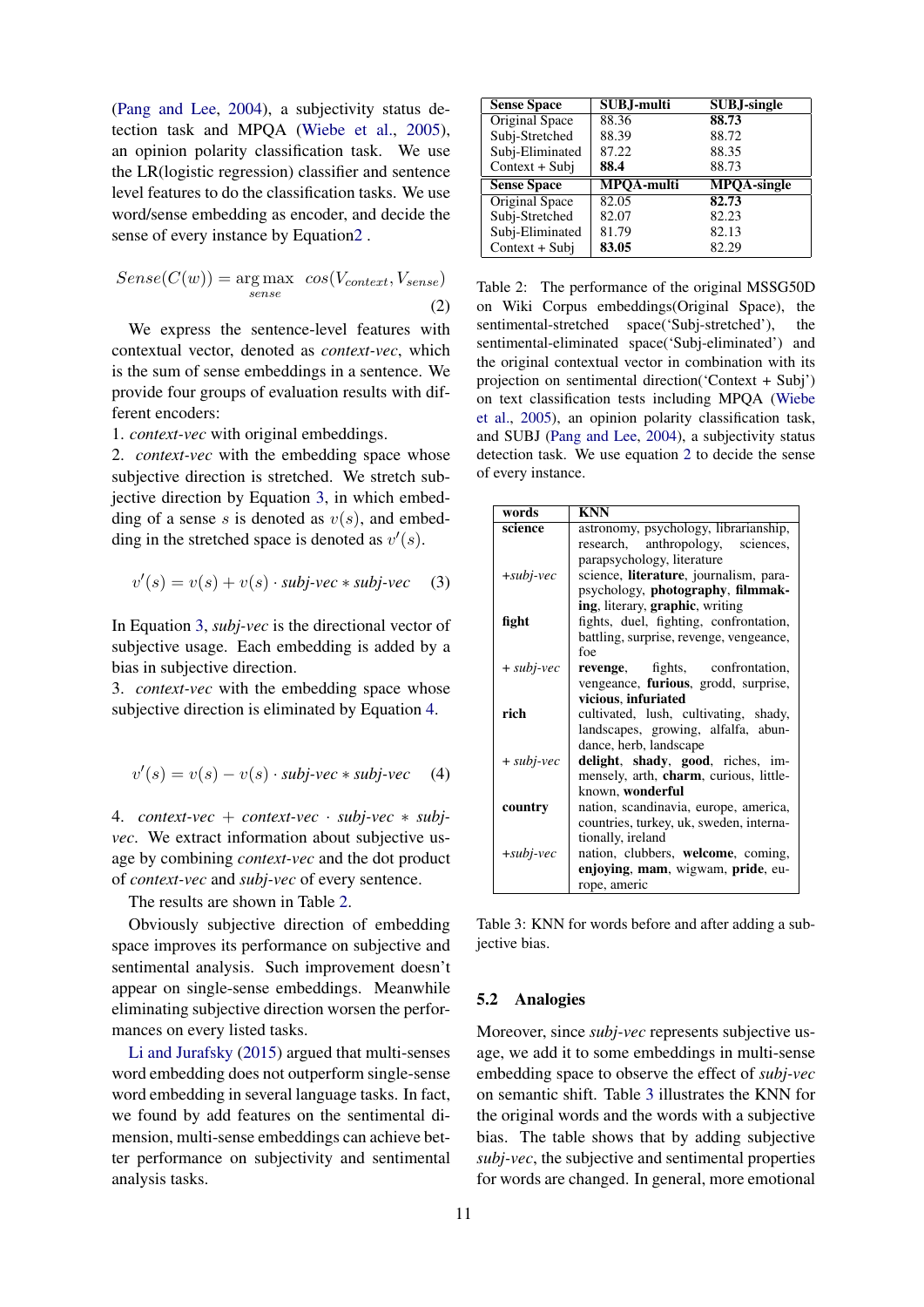and subjective words appear in the KNNs of the new location. This is another interesting property of *subj-vec*.

# <span id="page-4-5"></span>6 Conclusions And Future Work

In this article we propose a methodology to represent language phenomena such as subjective usage by a uniform bias vector of sense pairs, and provide an unsupervised approach to mine it. We also use evaluations to explore its functions and find *subj-vec* can relatively improve multi-sense embeddings performance on subjective and sentimental analysis tasks. Furthermore, there are many linguistic phenomena left to be mined.

## Acknowledgements

We thank the anonymous reviewers for their valuable feedback. This work is supported by National Natural Science Foundation of China (61472017).

### References

- <span id="page-4-12"></span>Muhammad Abdul-Mageed, Mona Diab, and Sandra Kübler. 2014. Samar: Subjectivity and Sentiment Analysis for Arabic Social Media. *Computer Speech & Language*.
- <span id="page-4-15"></span>Stefano Baccianella, Andrea Esuli, and Fabrizio Sebastiani. 2010. Sentiwordnet 3.0: An Enhanced Lexical Resource for Sentiment Analysis and Opinion Mining. In *Proc. of LREC*.
- <span id="page-4-9"></span>Erik Cambria, Bjorn Schuller, Yunqing Xia, and Catherine Havasi. 2013. New Avenues in Opinion Mining and Sentiment Analysis. *IEEE Intelligent Systems*.
- <span id="page-4-23"></span>Yixin Cao, Lifu Huang, Heng Ji, Xu Chen, and Juanzi Li. 2017. Bridge Text and Knowledge by Learning Multi-prototype Entity Mention Embedding. In *Proc. of ACL*.
- <span id="page-4-22"></span>Xinxiong Chen, Zhiyuan Liu, and Maosong Sun. 2014. A Unified Model for Word Sense Representation and Disambiguation. In *Proc. of EMNLP*.
- <span id="page-4-3"></span>Jianpeng Cheng and Dimitri Kartsaklis. 2015. Syntaxaware multi-sense word embeddings for deep compositional models of meaning. *arXiv preprint arXiv:1508.02354*.
- <span id="page-4-13"></span>Sajib Dasgupta and Vincent Ng. 2009. Mine the Easy, Classify the Hard: a Semi-supervised Approach to Automatic Sentiment Classification. In *Proc. of ACL-IJCNLP*.
- <span id="page-4-24"></span>Scott Deerwester, Susan T. Dumais, George W Furnas, Thomas K Landauer, and Richard Harshman. 1990. Indexing by latent semantic analysis. *Journal of the American society for information science*.
- <span id="page-4-19"></span>Jiang Guo, Wanxiang Che, Haifeng Wang, and Ting Liu. 2014. Learning Sense-Specific Word Embeddings by Exploiting Bilingual Resources. In *Proc. of COLING*.
- <span id="page-4-1"></span>Eric H. Huang, Richard Socher, Christopher D. Manning, and Andrew Y. Ng. 2012. Improving Word Representations via Global Context and Multiple word Prototypes. In *Proc. of ACL*.
- <span id="page-4-21"></span>Ignacio Iacobacci, Mohammad Taher Pilehvar, and Roberto Navigli. 2015. Sensembed: Learning Sense Embeddings for Word and Relational Similarity. In *Proc. of ACL-IJCNLP*.
- <span id="page-4-16"></span>Efthymios Kouloumpis, Theresa Wilson, and Johanna D Moore. 2011. Twitter Sentiment Analysis: The Good the Bad and the OMG! In *Proc. of the AAAI Conference on Weblogs and Social Media*.
- <span id="page-4-17"></span>Igor Labutov and Hod Lipson. 2013. Re-embedding Words. In *Proc. of ACL*.
- <span id="page-4-18"></span>Man Lan, Zhihua Zhang, Yue Lu, and Ju Wu. 2016. Three convolutional neural network-based models for learning sentiment word vectors towards sentiment analysis. In *Proc. of IJCNN*.
- <span id="page-4-4"></span>Guang-He Lee and Yun-Nung Chen. 2017. MUSE: Modularizing Unsupervised Sense Embeddings. In *Proc. of EMNLP*.
- <span id="page-4-20"></span>Jiwei Li and Dan Jurafsky. 2015. Do Multi-sense Embeddings Improve Natural Language Understanding? In *Proc. of EMNLP*.
- <span id="page-4-11"></span>Chenghua Lin and Yulan He. 2009. Joint Sentiment/Topic Model for Sentiment Analysis. In *Proc. of CIKM*.
- <span id="page-4-8"></span>Bing Liu. 2010. Sentiment Analysis and Subjectivity. *Handbook of Natural Language Processing*.
- <span id="page-4-10"></span>Andrew L. Maas, Raymond E. Daly, Peter T. Pham, Dan Huang, Andrew Y. Ng, and Christopher Potts. 2011. Learning word vectors for sentiment analysis. In *Proc. of ACL*.
- <span id="page-4-2"></span>Arvind Neelakantan, Jeevan Shankar, Alexandre Passos, and Andrew McCallum. 2014. Efficient Nonparametric Estimation of Multiple Embeddings per Word in Vector Space. In *Proc. of EMNLP*.
- <span id="page-4-14"></span>Alexander Pak and Patrick Paroubek. 2010. Twitter as a Corpus for Sentiment Analysis and Opinion Mining. In *Proc. of LREC*.
- <span id="page-4-6"></span>Bo Pang and Lillian Lee. 2004. A Sentimental Education: Sentiment Analysis using Subjectivity Summarization based on Minimum Cuts. In *Proc. of ACL*.
- <span id="page-4-7"></span>Bo Pang and Lillian Lee. 2008. *Opinion Mining and Sentiment Analysis*. Now Publishers, Inc.
- <span id="page-4-0"></span>Joseph Reisinger and Raymond J Mooney. 2010. Multi-prototype Vector-Space Models of Word Meaning. In *Proc. of NAACL-HLT*.